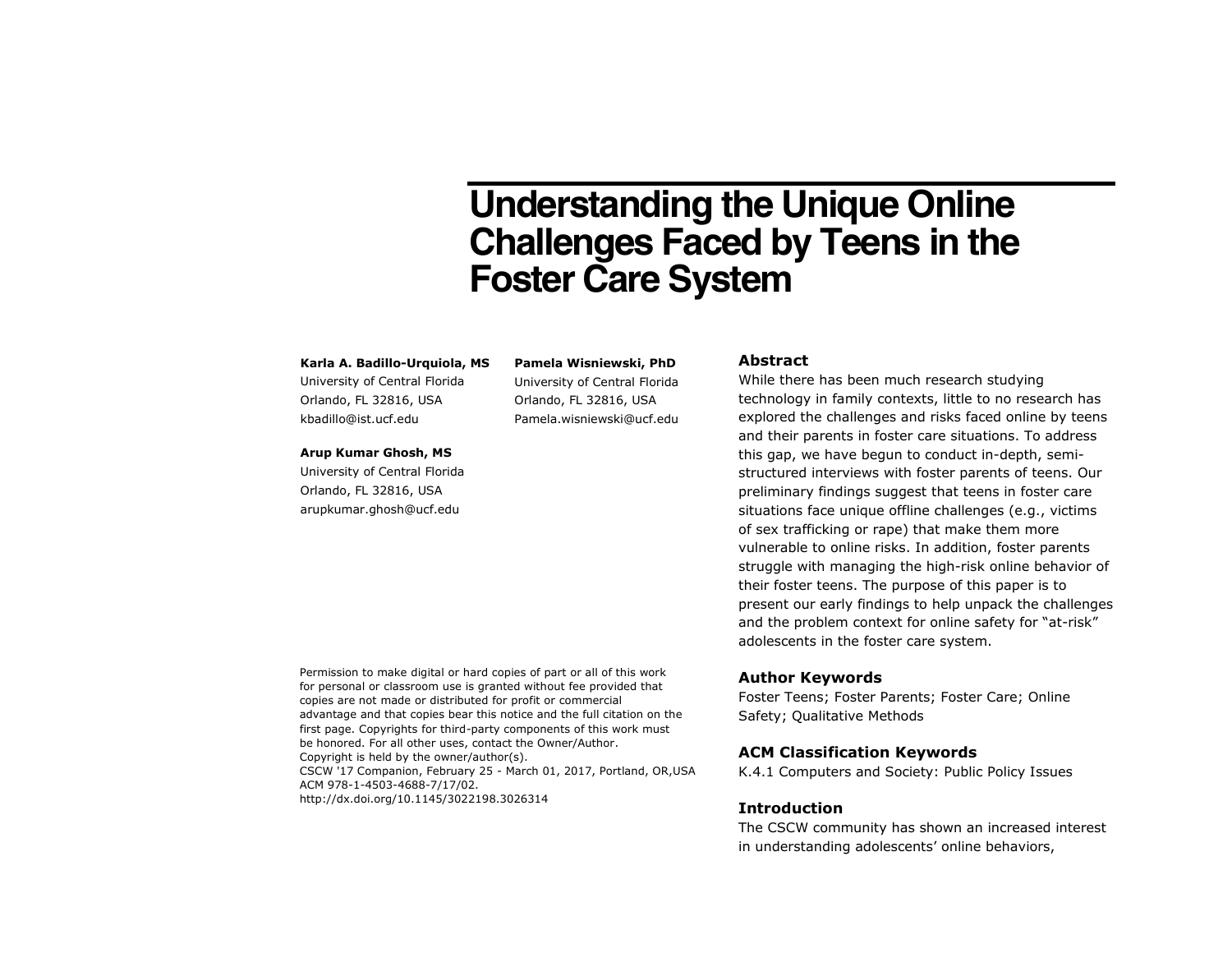## *Side Bar 1 Descriptive Statistics*

The majority of the foster parents identified themselves as Black/African Americans (4/8), while the rest identified as White/Caucasian (2/8) or preferred not to answer (2/8). Half of the participants were over the age of 50, one participant was between the ages of 40 and 49, two participants were under the age of 40, and one participant preferred to not answer. All were female.

## *Sample Questions*

The following are examples of our semi-structured interview questions.

- 1. Do you feel like teens in the foster system experience more or less online risks than typical teens? Why or why not?
- 2. What do you do (if anything) to monitor the technology use of the teens in your home?

including those involving online risks [1,8]. However, research has yet to empirically investigate the online risky behaviors that teens in foster home situations may encounter. In the U.S. alone, there are currently over 400,000 children in foster care [9]. Each year, over 200,000 children are taken away from their families and placed into foster care. About 30% of the children in foster care are between the ages of 13 and 20. This vulnerable population of teens is at a significantly higher risk of a myriad of risks, such as substance abuse [5], teen pregnancy [6], poor health [4], homelessness, criminal behavior, and mental illness [7]. Teens with histories of sexual or physical abuse or placement instability are more susceptible to experiencing these negative consequences in the future [7]. Yet, little research has examined online risk behaviors of foster youth. Therefore, the goal of this research is to identify the key challenges faced by foster parents and foster teens regarding their online safety. An end goal of our research is to find educational and design-oriented solutions to tackle some of these challenges. In this poster, we address the following questions:

- Do foster teens face unique challenges compared to typical teens? If so, what are they?
- Do teens encounter the same or different types of online risks as typical teens? If so, what are the characteristics of these online interactions?
- Do foster parents face unique challenges regarding online risk-seeking behaviors of teens in their homes? If so, what are they?

## **Methodology**

Initial participants were recruited from a contact list provided by an acquaintance from Children and Family Services. Their eligibility was based on the following criteria: 1) must be 18 years or older, and 2) must have been a foster parent to one or more teens (ages 13-17) in the last 5 years. Participants were given a \$20 Amazon gift card for their participation. Thus far, we have interviewed 8 foster parents.

Informed consent was obtained prior to participating in this study. Semi-structured interviews were conducted via face-to-face or over the phone (see side bar 1 for sample questions). Each interview lasted approximately one and a half hours, were audio-recorded, and transcribed verbatim for data analysis. At the end of each interview, participants were asked to fill out a short demographics questionnaire and to refer us to other potential participants that may be eligible and interested in participating in the study. For descriptive statistics of our participant pool, see side bar 1. To answer our research questions, we combined contextual inquiry with thematic analysis [2]. This qualitative technique is frequently used for identifying patterns within text-based data. The first author, with the input of her advisor and a research assistant, worked to come to a consensus on the three most prevalent themes for this initial stage of analysis.

## **Interview Findings**

The three main themes that emerged from this initial data collection are: 1) Unique Challenges of Foster Teens, 3) High-Risk Online Interactions, and 3) Online Mediation Parenting Challenges.

## *Unique Challenges of Foster Teens*

The majority of the parents interviewed (5 out of 8) agreed that there are challenges that are unique to foster teens. Many of these challenges derive from the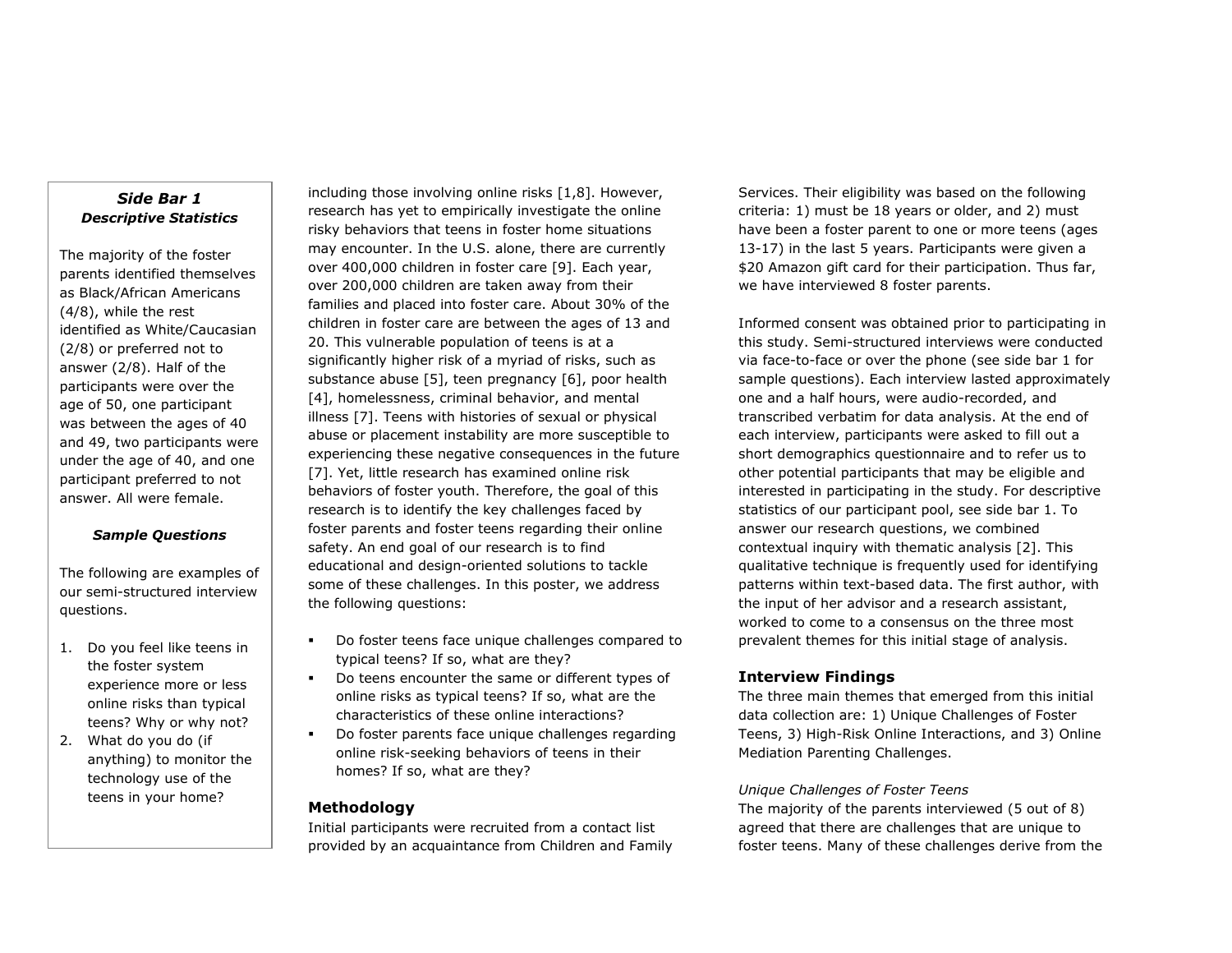#### *Side Bar 2*

#### **Unique Challenges of Foster Teens**

*Childhood trauma: "Some of them were victims of sex trafficking. Some of them were victims of having been raped while on elopement, or being raped in home by fathers, paramours of their mothers, siblings, uncles. Some of them had drug issues…" –P1*

#### *Attention-seeking*

*behavior: "A lot of them are looking for love, someone to love them more." –P3*

#### **High-Risk Online Interactions**

*Teen sexting: "The children would stay up late at night, they would be sexting texting having inappropriate conversations with very explicit sexual content." –P1*

*Teen elopement: "Some of them would even have rendezvous where they would have men coming to the home and sneaking in the window." –P1*

"drama" and "trauma" these children have faced throughout their short lives (See P1 in side bar 2 for participant quotes). Teens presented attachment issues and the inability to regulate their emotions effectively. Approximately half of the foster parents described this challenge as the teen searching for "approval," "attention," or "affection" (See P3 quote). Therefore, teens tended to "look for love" in other places, which led to having high-risk interactions online. Many of these teens also faced rejection and disappointment from their biological families. The foster parents explained that this led them to have trust issues with many adults, including their foster parents.

#### *High-Risk Online Interactions*

We originally inquired about online risks that the teens may have encountered online (e.g., information breaches, online harassment, sexual solicitations, and exposure to explicit content [8]), expecting to hear fairly typical accounts of pornography exposure or occasional sexual flirtations. However, six parents described situations in which their teens would use technology to engage in extremely inappropriate behaviors, such as taking selfies of themselves naked or sexting (See P1 in side bar 2). Otherwise, teens had numerous conversations with untrusted adults (typically men) that manipulated them to sneak out of their homes. These "elopements" were often facilitated through the use of mobile devices (See P1 in side bar 2). Unfortunately, for some of the teens, these "rendezvous" led them to be "raped" or fall into the dark world of "sex trafficking" (See P4 in side bar 3). We were somewhat surprised by the high-level of risk posed to teens through their online interactions, as our previous work suggested that teens are not as riskseeking online, nor do they encounter such high-risk situations as frequently [8].

#### *Parenting Challenges*

All of the foster parents expressed some concerns with trying to manage their teens' technology usage. Four parents admitted that they typically allowed unmediated use because the teen "owned" the technology (See P2 in side bar 3). Therefore, foster parents explained that they had no control over their teen's online behavior, especially via the teens mobile phone. Some parents tried to set boundaries, but were frustrated that no matter what rules they intended to implement, the teen would undermine their authority. Furthermore, each parent was acutely aware the many challenges their teen had faced during their life. As such, five parents felt the need to "overcompensate" for these voids. Otherwise, some teens had a sense of "entitlement," making it harder for parents to implement house rules (See P1 in side bar 3). A key tension for the foster parents was that since they were not the teens' "real" parents, they did not feel that they had the same level of authority as a biological or adoptive parent. In summary, parents of foster teens felt at a loss for how to manage the negative online behaviors of their teens.

## **Discussion and Future Research**

The initial findings presented in this paper suggest that teens in foster care situations are indeed at a higher risk of facing online challenges due to their troubled pasts. Additionally, foster parents face their own challenges when trying to keep teens in their homes safe from these online risks. Further research into these challenges will help us better understand this unique context and develop intervention strategies for